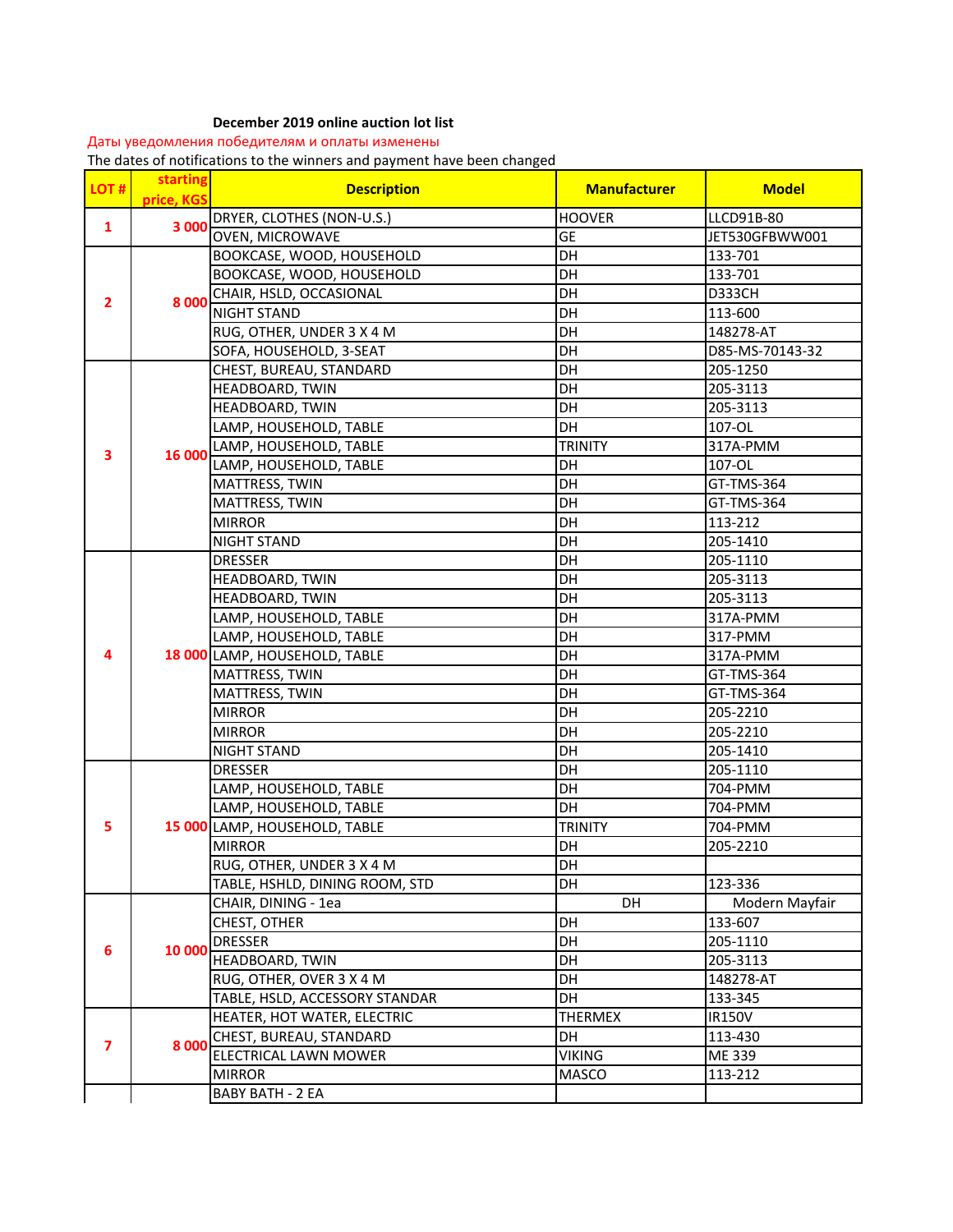|                 |       | BABY CRIB, WOODEN, NO MATTRESS             |                   |                    |
|-----------------|-------|--------------------------------------------|-------------------|--------------------|
| 8               | 3 000 | HUMIFIER, VITEK - 15ea                     |                   |                    |
|                 |       | LANTERN, LED - 26ea                        |                   |                    |
|                 |       | FREEZER, CHEST TYPE                        | GE                | FCM20DAWH          |
| 9               | 4 000 | REFRIGERATOR, COCA COLA                    | <b>SHENO</b>      |                    |
|                 |       | <b>GRASS TRIMMER</b>                       | <b>EHCO</b>       | SRM-230            |
|                 |       | <b>LAWN MOWER</b>                          | HUSQVARNA         | 7021R              |
|                 |       | OFFICE LIGHTS, EMERGENCY                   | STREAMLIGHT, INC  | <b>LITEBOX</b>     |
| 10              |       | 4 000 SPRAYER - 2EA                        |                   |                    |
|                 |       | TABLE, HOUSEHOLD, GARDEN                   |                   |                    |
|                 |       | <b>TRANSFORMER</b>                         |                   | VTG75              |
|                 |       | VACUUM CLEANER                             | <b>KARCHER</b>    | NT360              |
|                 |       | REFRIGERATOR, COMMERCIAL                   | <b>McCALL</b>     | 4-40205            |
| 11              | 5 000 | PUMP, WATER                                | <b>JOHN DEERE</b> | RE546906/RE546917  |
|                 |       | FREEZER, COMMERCIAL                        | <b>POLAIR</b>     | CB107-S            |
| 12 <sup>2</sup> |       | 20 000 REFRIGERATOR, COMMERCIAL            | <b>POLAIR</b>     | CM114-G            |
|                 |       | RANGE, ELEC, HEAVY-DUTY, GRIDD             | VULKAN            |                    |
|                 |       | GRILL - 2EA(from barrel)                   |                   |                    |
|                 |       | SHELVING, RUSTED                           |                   |                    |
| 13              |       | 5 000 METAL SCRAP: 4 BOXES, SATELLITE DISH |                   |                    |
|                 |       | VACUUM CLEANER - 1EA                       |                   |                    |
|                 |       | PLASTIC TRAY, OFFICE - 19 EA               |                   |                    |
|                 |       | FOAM CORNER PROTECTOR - 7BX                |                   |                    |
| 14              |       | 10 000 GYM EQUIPMENT (TREADMILL)           | LIFE FITNESS      | CLST, FLEX DECK    |
|                 |       | RO WATER FILTER UNIT- 7 SE                 | <b>ISPRING</b>    |                    |
|                 |       | <b>GYM EQUIPMENT</b>                       |                   | 20-2020C           |
|                 |       | <b>GYM EQUIPMENT</b>                       |                   |                    |
|                 |       | <b>GYM EQUIPMENT</b>                       |                   |                    |
| 15              |       | 25 000 GYM EQUIPMENT                       |                   |                    |
|                 |       | <b>GYM EQUIPMENT(TREADMILL)</b>            | PRO-FORM          | PFTL13113.6        |
|                 |       | TELEVISION, COLOR                          | PANASONIC         | <b>TX-25PS73X</b>  |
|                 |       | REFRIGERATOR, SMALL                        |                   |                    |
|                 |       | WASHER (NON-U.S.)                          | <b>INDESIT</b>    | IWSE71051          |
|                 |       | WASHER (NON-U.S.)                          | <b>INDESIT</b>    | IWSE71051          |
| 16              |       | 40 000 WASHER (NON-U.S.)                   | <b>INDESIT</b>    | IWSE71051          |
|                 |       | WASHER (NON-U.S.)                          | <b>INDESIT</b>    | IWSE71051          |
|                 |       | WASHER (NON-U.S.)                          | <b>INDESIT</b>    | IWSE71051          |
|                 |       | DISC, CUTTING, 350 x 3 x 32 MM-20 EA       | RODEX             |                    |
|                 |       | <b>GLASS CLEANER - 120 BT</b>              | <b>SKILCRAFT</b>  |                    |
| 17              | 5 000 | PHONE, LANDLINE - 2 EA                     | PANASONIC         | KX-TS5MX-R         |
|                 |       | TABLECLOTH, MISC - 31 EA                   |                   |                    |
|                 |       | TONER CARTRIDGE, MISC - 24 EA              |                   |                    |
|                 |       | DISPOSABLE WELCOME KIT ITEMS               |                   |                    |
|                 |       | CABLE BOX - 3EA                            |                   |                    |
|                 |       | CPU, MAINFRAME                             | <b>HP</b>         | HP Compaq Pro 6305 |
|                 |       | CPU, MAINFRAME                             | HP                | HP Compaq Pro 6305 |
|                 |       | CPU, MAINFRAME                             | HP                | Compaq 6005 SFF    |
|                 |       | CPU, MAINFRAME                             | HP                | Compaq 6005 SFF    |
|                 |       | DISPLAY, LCD MONITOR                       | SAMSUNG           | SA450              |
|                 |       | DISPLAY, LCD MONITOR                       | DELL              | 2009WT             |
| 18              |       | 10 000 MISC. IT EQUIPMENT - 1BX            |                   |                    |
|                 |       | PRINTER TRAY - 5EA                         |                   |                    |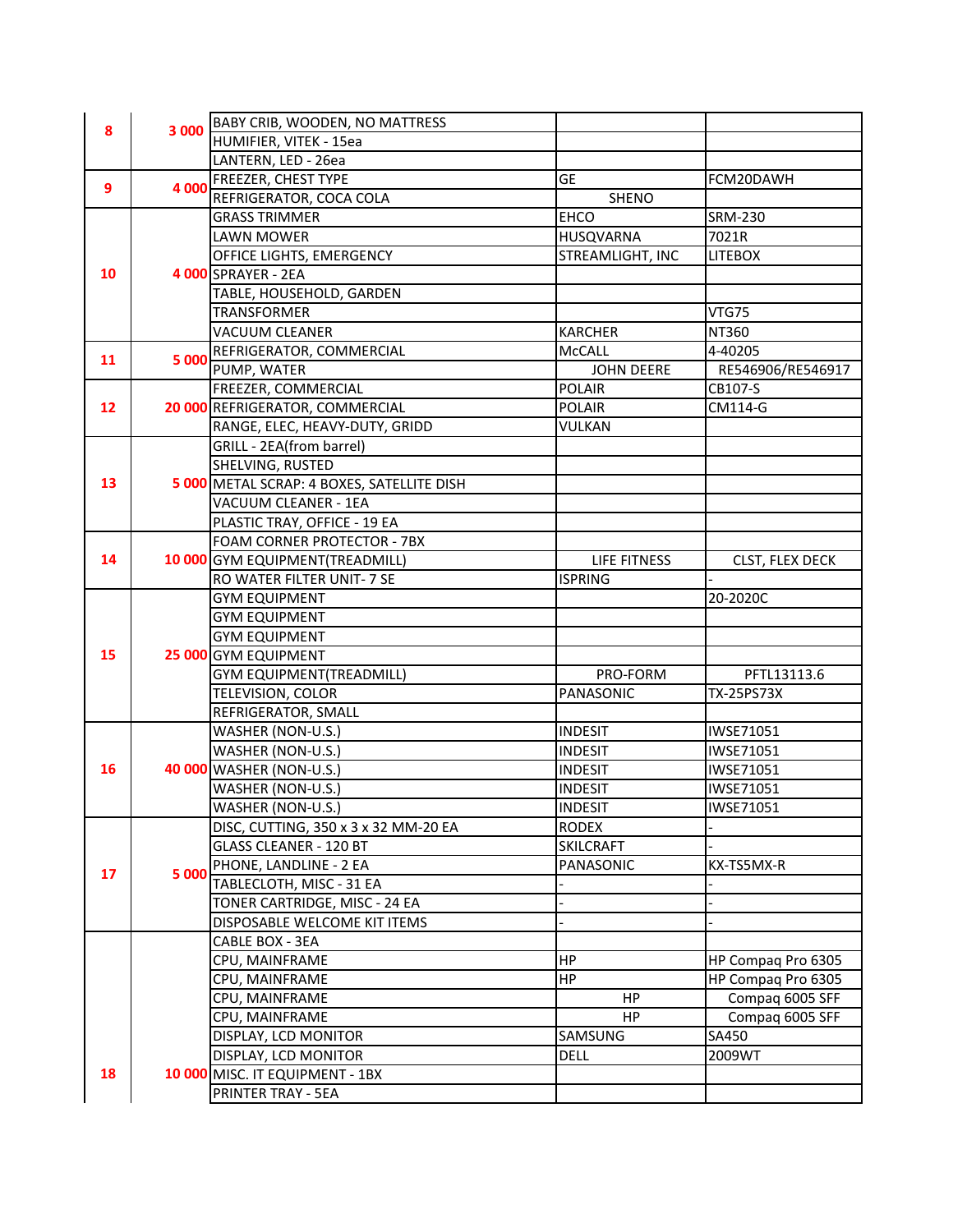|    |        | PRINTER, LASER                 | <b>HP</b>               | CZ195A          |
|----|--------|--------------------------------|-------------------------|-----------------|
|    |        | PROJECTOR, LCD                 | SONY                    | VPL-BW7         |
|    |        | <b>UPS</b>                     | APC                     | BX650CI         |
|    |        | <b>UPS</b>                     | APC                     | BK650EI         |
|    |        | <b>UPS</b>                     | <b>APC</b>              | <b>BR1500GI</b> |
|    |        | <b>UPS</b>                     | <b>APC</b>              | <b>BR1500GI</b> |
|    |        | ADP AND WP EQUIPMENT           | HP                      | FCLSD-0901      |
|    |        | CAMERA, DIGITAL                | CANON                   | PC2061          |
|    |        | CPU, MAINFRAME                 | HP.                     | QZ711AV         |
|    |        | CPU, MAINFRAME                 | <b>HP COMPAQ</b>        | 6305 SFF PC     |
|    |        | CPU, MAINFRAME                 | <b>HP COMPAQ</b>        | 6305 SFF PC     |
|    |        | CPU, MAINFRAME                 | <b>HP COMPAQ</b>        | 6305 SFF PC     |
|    |        | CPU, MAINFRAME                 | <b>HP COMPAQ</b>        | NH238UC#ABA     |
|    |        | CPU, MAINFRAME                 | <b>NCS Technologies</b> | FOUR4-DT        |
|    |        | CPU, MAINFRAME                 | <b>HP COMPAQ</b>        | 6305 SFF PC     |
|    |        | CPU, MAINFRAME                 | <b>HP</b>               | QZ711AV         |
|    |        | CPU, MAINFRAME                 | <b>HP</b>               | QZ711AV         |
| 19 |        | 20 000 CPU, MAINFRAME          | <b>HP COMPAQ</b>        | 6305 SFF PC     |
|    |        | CPU, MAINFRAME                 | <b>HP COMPAQ</b>        | 6305 SFF PC     |
|    |        | CPU, MAINFRAME                 | <b>HP COMPAQ</b>        | 6305 SFF PC     |
|    |        | CPU, MAINFRAME                 | HP                      | QZ711AV         |
|    |        | CPU, MAINFRAME                 | APPLE                   | A1347           |
|    |        | CPU, NOTEBOOK/LAPTOP           | SAMSUNG                 | NP-RC530-S08RU  |
|    |        | CPU, NOTEBOOK/LAPTOP           | <b>HP</b>               | X18T-1200       |
|    |        | DISPLAY, LCD MONITOR           | SAMSUNG                 | B1940           |
|    |        | DISPLAY, LCD MONITOR           | SAMSUNG                 | B2330H          |
|    |        | PROJECTOR, DIGITAL             | SONY                    | VPL-BW7         |
|    |        | <b>UPS</b>                     | APC                     | BX650CI         |
|    |        | <b>UPS</b>                     | APC                     | <b>BK650-AS</b> |
|    |        | CPU (CENTRAL PROCESSOR UNIT)   | LENOVO                  | 3228C69         |
| 20 |        | 5 000 CPU, MAINFRAME           | HP                      |                 |
|    |        | PRINTER, LASER                 | HP                      | <b>CE528A</b>   |
|    |        | <b>DOOR ENTRANCE</b>           |                         |                 |
| 21 |        | 6 000 CPU, MAINFRAME           | HP                      | Z420            |
|    |        | CAMERA WATCHPORT/V3            | <b>DIGI</b>             | V <sub>3</sub>  |
|    | 30 000 | CAMERA, DIGITAL                | SONY                    | DSC-N2          |
|    |        | CELLPHONE - 8EA                |                         |                 |
|    |        | COPIER, PLAIN PAPER            | CANON                   | DADF-N1         |
|    |        | COPIER, PLAIN PAPER            | CANON                   | F188902         |
|    |        | CPU, SERVER                    | HP.                     | 461453-001      |
|    |        | INTERPHONE/INTERCOMMUNIC. SYST | WILLIAMS SOUND          |                 |
| 22 |        | OPTICAL SCANNING EQUIPMENT     | <b>FUJITSU</b>          | FI-5120C        |
|    |        | OPTICAL SCANNING EQUIPMENT     | HP                      | <b>CB472A</b>   |
|    |        | PRINTER, LASER                 | <b>HP</b>               | <b>CE995A</b>   |
|    |        | PRINTER, LASER                 | HP                      | <b>CB495A</b>   |
|    |        | <b>PROJECTOR</b>               |                         |                 |
|    |        | PROJECTOR, LCD                 | COMPAQ                  | MP2810          |
|    |        | <b>UPS</b>                     | APC                     | SU2200RMI3U     |
|    |        | <b>UPS</b>                     | APC                     | NS0835012279    |
|    |        | AUDIO/VIDEO APPLIANCES         | POLYCOM                 | 162096          |
|    |        | AUDIO/VIDEO APPLIANCES         | <b>POLYCOM</b>          | 2201-16200-601  |
|    |        | CPU, MAINFRAME                 | LENOVO                  | <b>MJXCWYE</b>  |